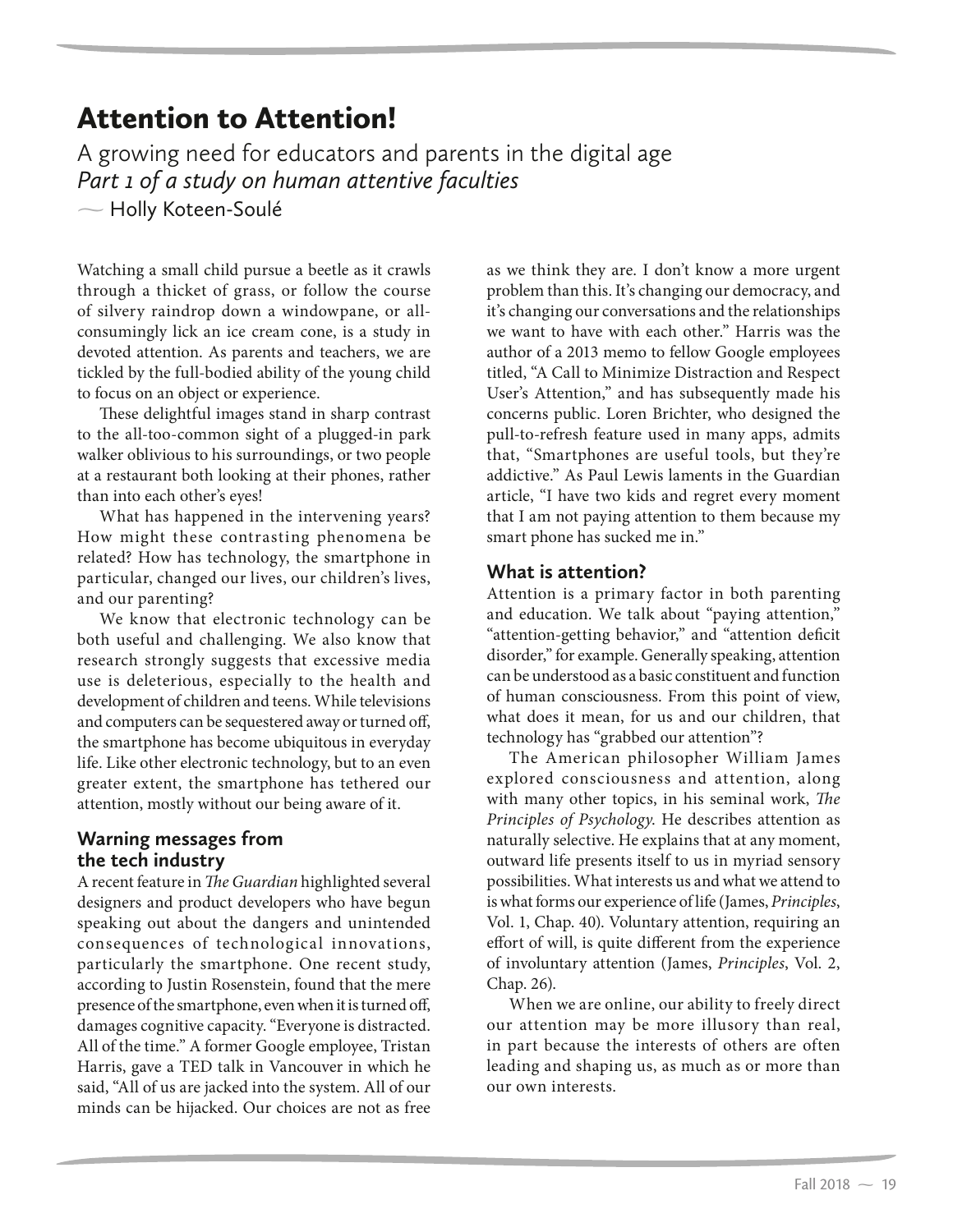### **The Attention Economy**

*The Attention Economy*, a 2001 book by Thomas Davenport and John C. Beck, attributes the original concept of an "attention economy" to Herbert Simon, an economist and computer scientist, who wrote in 1971:

*In an information-rich world, the wealth of information means a dearth of something else; a scarcity of whatever that information consumes. What information consumes is rather obvious: it consumes the attention of its recipients. Hence a wealth of information creates a poverty of attention and a need to allocate that attention efficiently.*

(Simon, "Designing Organizations")

In the decades since then, the consumer's finite attention has been recognized as an increasingly valuable resource, especially for online businesses. We have all experienced how tantalizing ads and headlines can interrupt our online sessions. We could even say that our attention has been commodified, not unlike the way labor became commodified during the Industrial Revolution.

Matthew Crawford, author of *The World Beyond Your Head*, wrote in 2015:

*Attention is a resource; a person has only so much of it. And yet we've auctioned off more and more of our public space to private commercial interests, with their constant demands on us to look at the products on display or simply absorb some bit of corporate messaging. Lately, our self-appointed disrupters have opened up a new frontier of capitalism, complete with its own frontier ethic: to boldly dig up and monetize every bit of private head space by appropriating our collective attention. In the process, we've sacrificed silence—the condition of not being addressed. And just as clean air makes it possible to breathe, silence makes it possible to think. What if we saw attention in the same way that we saw air or water, as a valuable resource that* 

*we hold in common? Perhaps, if we could envision an "attentional commons," then we could figure out how to protect it.* 

(Crawford, "The Cost of Paying Attention")

Davenport and Beck refer to attention as "the new currency of business," but their focus is primarily on the psychological and organizational consequences of employees' feeling overwhelmed by an imbalance of information to available attention and the importance of attention management.

They describe four symptoms of "organizational ADD" (Attention Deficit Disorder):

- 1) Increased likelihood of missing key information when making decisions.
- 2) Diminished time for reflection on anything else but email, etc.
- 3) Difficulty of holding others' attention without increased glitziness.
- 4) Decreased ability to focus when necessary (Davenport, *Attention Economy*, p. 7).

When I shared these symptoms with a group of educators, they agreed that all four also describe the learning problems they observe in grades and highschool students.

What happens to a child's developing capacity to consciously direct his or her attention, when the attention of adults and older students is divided, distracted, or even deficient, as Davenport and Beck describe?

#### **Attention and presence**

We used to speak about the importance of "quality time" with our children. Now, in the midst of our ultra-busy, multitasking lifestyle, we need to be as keenly aware of the quality of our attention. Are we fully present or are we only offering a shell of ourselves?

The potency of a conversation or interaction between two people depends a great deal on the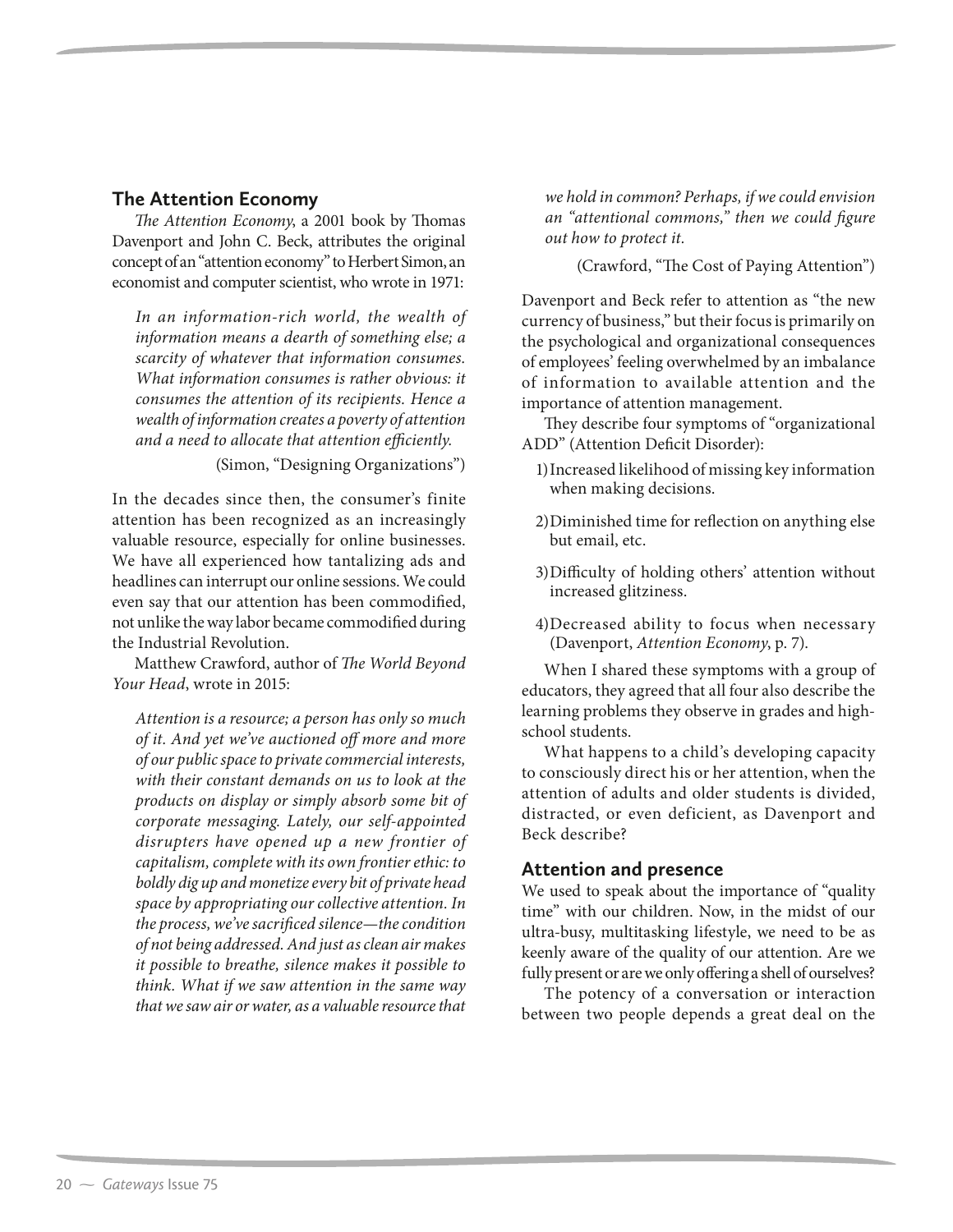quality of the attention that they give to each other. Is there a genuine interest in connecting? How well are we listening to each other? We have all experienced going through the motions of being social, while preoccupied with thoughts, feelings or plans that have nothing to do with what is happening at the moment.

This is particularly poignant in a conversation between an adult and a child. A spouse who does not have the full attention of his or her partner may register an objection and get fuller participation. It is rare for a young child to be able to do the same. A tantrum may ensue, but if its cause is not recognized, is unlikely to achieve a satisfactory resolution for either child or parent.

I did witness a four-year-old child say, in a surprisingly wise and authoritative voice, to his father, as his father glanced at his phone to see who had just sent him a message, "Put down your phone, Dad!" The implication was clear: "I am talking to you." The father complied, of course.

During my many years as an early childhood teacher, I observed many interactions between children and adults. A young child can readily sense if and when "someone is at home." Typically, the child first relaxes and then becomes more animated. The image that best captures what can happen is of the sun coming out from behind a cloud! Children who sense the conscious, generous, fully present attention of adults around them can feel affirmed in their active devotion to life and supported to enter more firmly into their own beings.

#### **Imitation in the formative early years and beyond**

Our own attention is critical in a young child's development, because in his first seven years, the child learns everything through imitation. We can recognize this fairly easily with regard to how children learn to walk and speak, but imitation in the young child goes much deeper than that. Rudolf Steiner characterizes the young child as wholly sense

organ, such that they take in everything in their surroundings, especially everything connected to the human beings with whom they have daily contact.

*But it is what you are that matters; if you are good this will appear in your gestures; if you are badtempered this will also appear in your gestures—in short, everything that you do yourself passes over into the children and makes its way within them. This is the essential point. Children are wholly sense organ, and react to all the impressions of the people around them. Therefore the essential thing is not to imagine that children learn what is good or bad, that they learn this or that, but to know that everything that is done in their presence is transformed in the childish organisms into spirit, soul and body. The health of the children for their whole life depends on how you conduct yourself in their presence. The inclinations that children develop depend on how you behave in their presence.* 

#### (Steiner, *Kingdom of Childhood*, p. 18)

From this perspective, it seems clear to me that the quality of attention of the people with whom a child regularly interacts undoubtedly has an influence on the child, especially before the age of seven, when the capacity for imitation is strongest. The question that such a thought naturally brings up is how much of the rise of ADD and ADHD in our children today is due to their own constitutional situations and how much is the result of or aggravated by the quality of the attention they receive from the adults in their lives.

In a 2017 lecture in Seattle, Michaela Glöckler, a medical doctor and former Head of the Medical Section at the Goetheanum in Dornach, Switzerland, spoke about the relationship between fundamental experiences in the first three years of a child's life and three major health and educational challenges in older children and teens. She correlated attention deficiency problems with a lack of concentrated